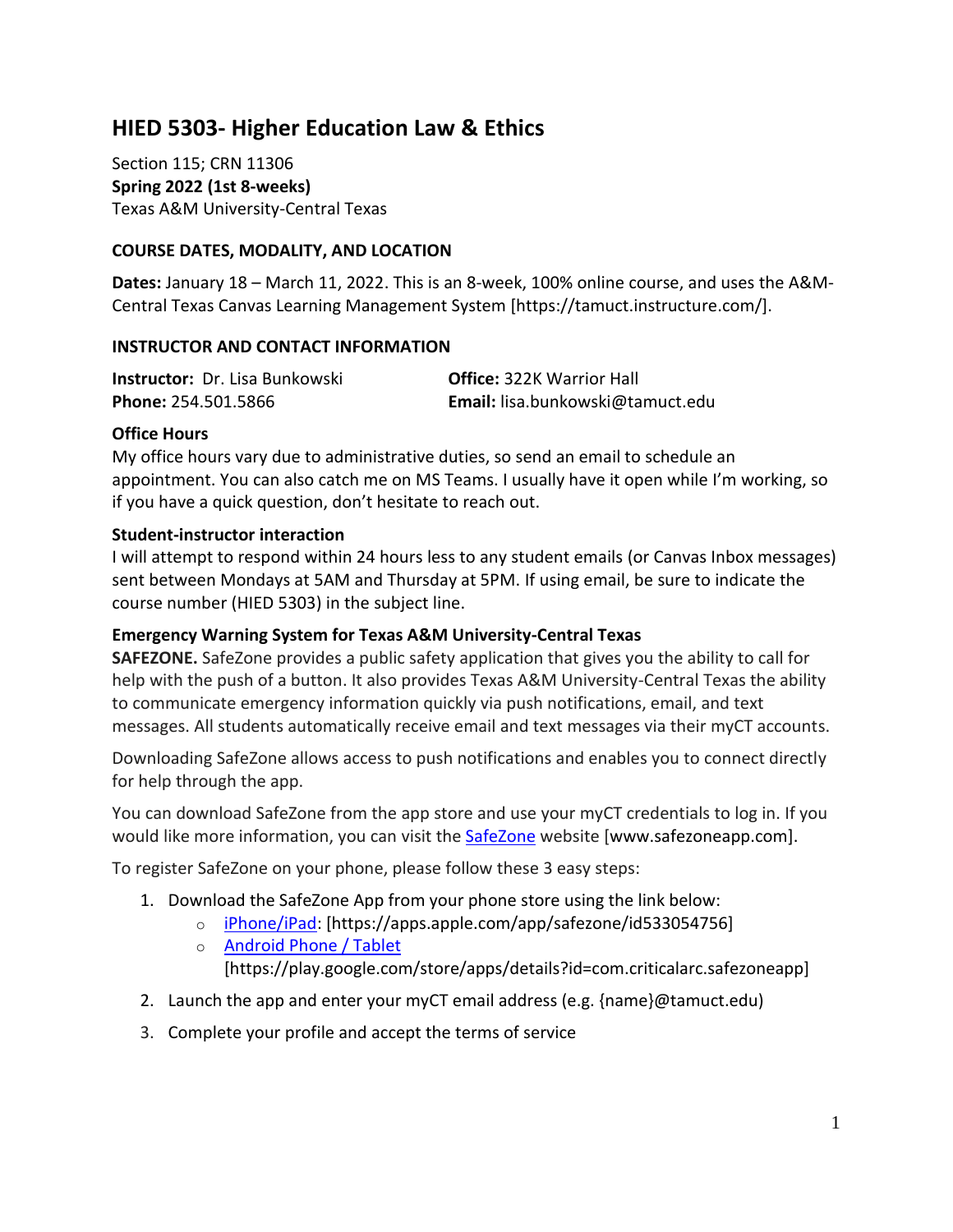## **COURSE INFORMATION**

**Course Overview and description.** This course explores legal aspects and issues of constitutional, statutory, and case law and the ethical implications on professional practice and compliance. Current trends and potential ethical dilemmas of the practitioner will also be covered.

**Course Learning Outcomes.** *Upon successful completion of this course, learners will be able:* 

- 1. Demonstrate an understanding of the broad field of higher education law and the role of law on campus.
- 2. Identify key legal cases that have affected how colleges and universities approach issues with faculty and students.
- 3. Develop a personal understanding of ethical-decision making within a legal context.

#### **Required Texts**

- Chemerinsky, E., & Gillman, H. (2018). *Free speech on campus*. Yale University Press.
- Lake, P.F. (2011). *Foundations of higher education law and policy: Basic legal rules, concepts, and principles for student affairs*. NASPA-Student Affairs Administrators in Higher Education.

#### **Suggested Textbook Information**

APA Style - throughout the program, you will use the *Publication Manual of the American Psychological Association, 7th ed*. (2020). Washington, DC: American Psychological Association.

Currently, we have free online access via the APA website to the [Style and Grammar Guidelines](https://apastyle.apa.org/style-grammar-guidelines) [https://apastyle.apa.org/style-grammar-guidelines] including examples of reference citations.

## **COURSE REQUIREMENTS**

## **Quizzes (35 points total)**

- **Confirmation** (3 points) During Week 1, you will review the Course Overview Module, with particular emphasis on the Syllabus and Community Guidelines. You will confirm (via a brief quiz) that you have read this material, and you will have a space to share any comments, suggestions, or concerns. This must be completed by the end of Week 1, before moving on to Module 1.
- **Module quizzes** (3 quizzes @ 5 points each) You will complete quizzes for modules 1, 2, and 3 that demonstrate your understanding of the material presented in each chapter.
- **Final Quiz** (17 points) You will complete a cumulative quiz during the last week of the course in which you have the ability to demonstrate your understanding of the course material.

## **Annotated Bibliography Project (15 points total)**

 You will work in small groups to collaborate on an annotated bibliography of the articles on the course e-reserve (10 points), and you will submit and individual reflection (5 points). More details about this assignment are shared in Canvas.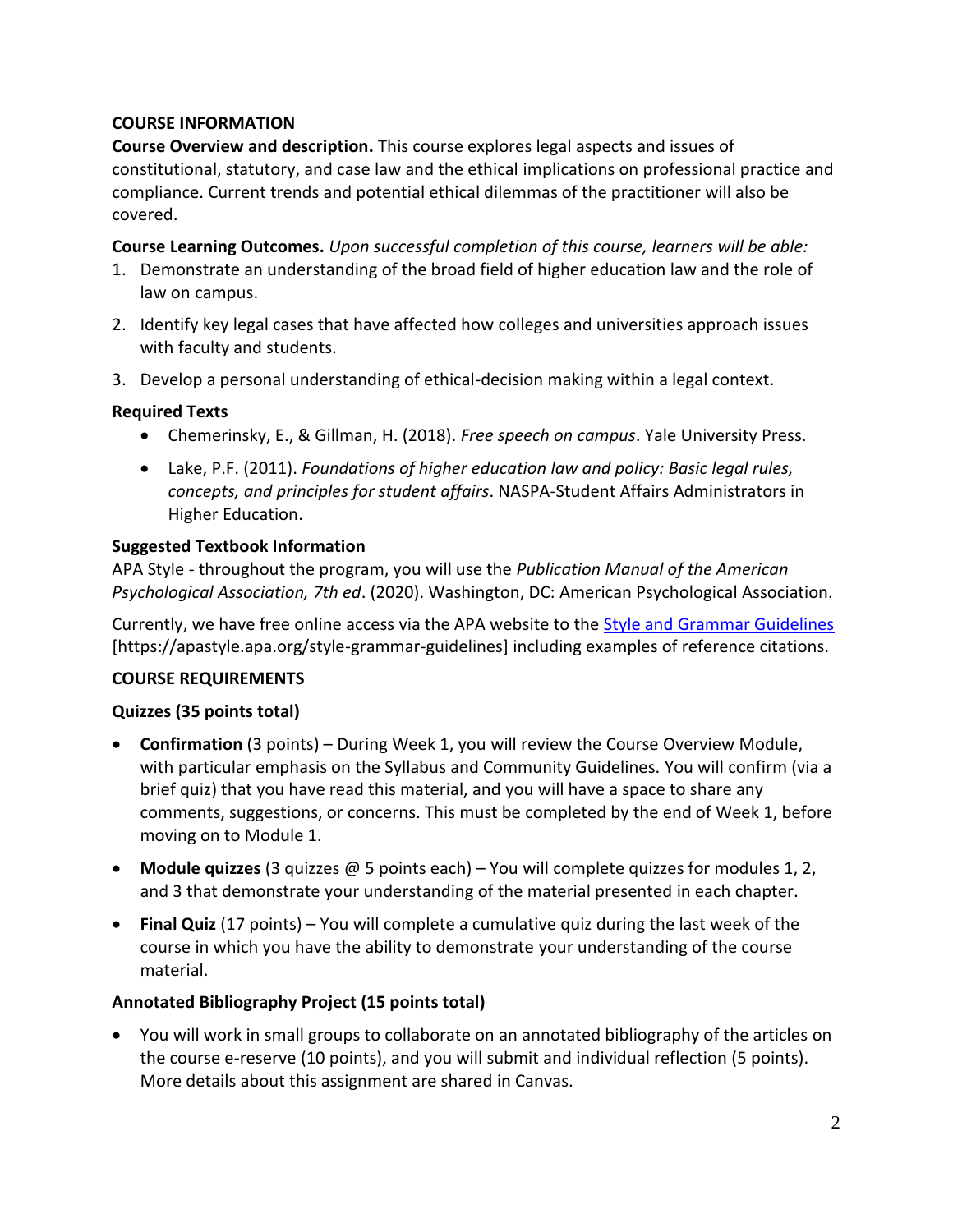## **Writing Center Visits (10 points)**

- **University Writing Center Visit 1** (5 points) Prior to submitting a final draft of the critical review, you will complete a virtual peer-review with a tutor at the University Writing Center to discuss the first draft of the essay. You will upload a screenshot of the post-visit email as verification. *https://www.tamuct.edu/coas/coas-special-topics/uwc.html*
- **University Writing Center Visit 2** (5 points) Prior to submitting a final draft of the leadership interview, you will complete a virtual peer-review with a tutor at the University Writing Center to discuss the first draft of the essay. You will upload a screenshot of the post-visit email as verification. *https://www.tamuct.edu/coas/coas-special-topics/uwc.html*

## **Essays (40 points total)**

- **Critical Review** (20 points) You will read *Free Speech on Campus* and conduct a critical analysis of the text. This essay should be at least five pages. It should incorporate feedback from your first University Writing Center visit. APA formatting is required.
- **Leadership interview** (20 points) You will conduct one 30 to 60-minute, recorded interview with an approved individual and submit a reflective essay of at least five (5) pages.

The interviewee should currently be employed at an institution of higher education. It is suggested that the individual you choose to interview hold the title of Director, Chair, or higher. You provide your instructor with the name and title of the individual you plan to interview before the fourth week of class.

Your reflective essay should do more than simply summarize your interview; you should identify themes in the responses and reflect upon their meaning to your practice. The fivepage essay should incorporate feedback from your second University Writing Center visit. APA formatting is required. You will submit a copy of the recording along with the essay

Interview questions should emphasize (a) the individual's leadership philosophy, (b) the specific questions included below, and (c) questions of professional interest to the student.

- How does higher education law influence their daily decision-making and longterm planning processes?
- What area of higher education law do they see increasing in importance during the next 5 years?
- How do they determine if an action is both legal and ethical?
- Is there a professional organization that determines the ethics of their practice?
- How can a higher education professional best stay current with changes to higher education law?

## **COURSE OUTLINE AND CALENDAR**

## **Module 1: Weeks 1 and 2**

- Prior to starting Module 1, complete Getting Started Review
- Read Chapters 1 and 2 (Lake, 2011)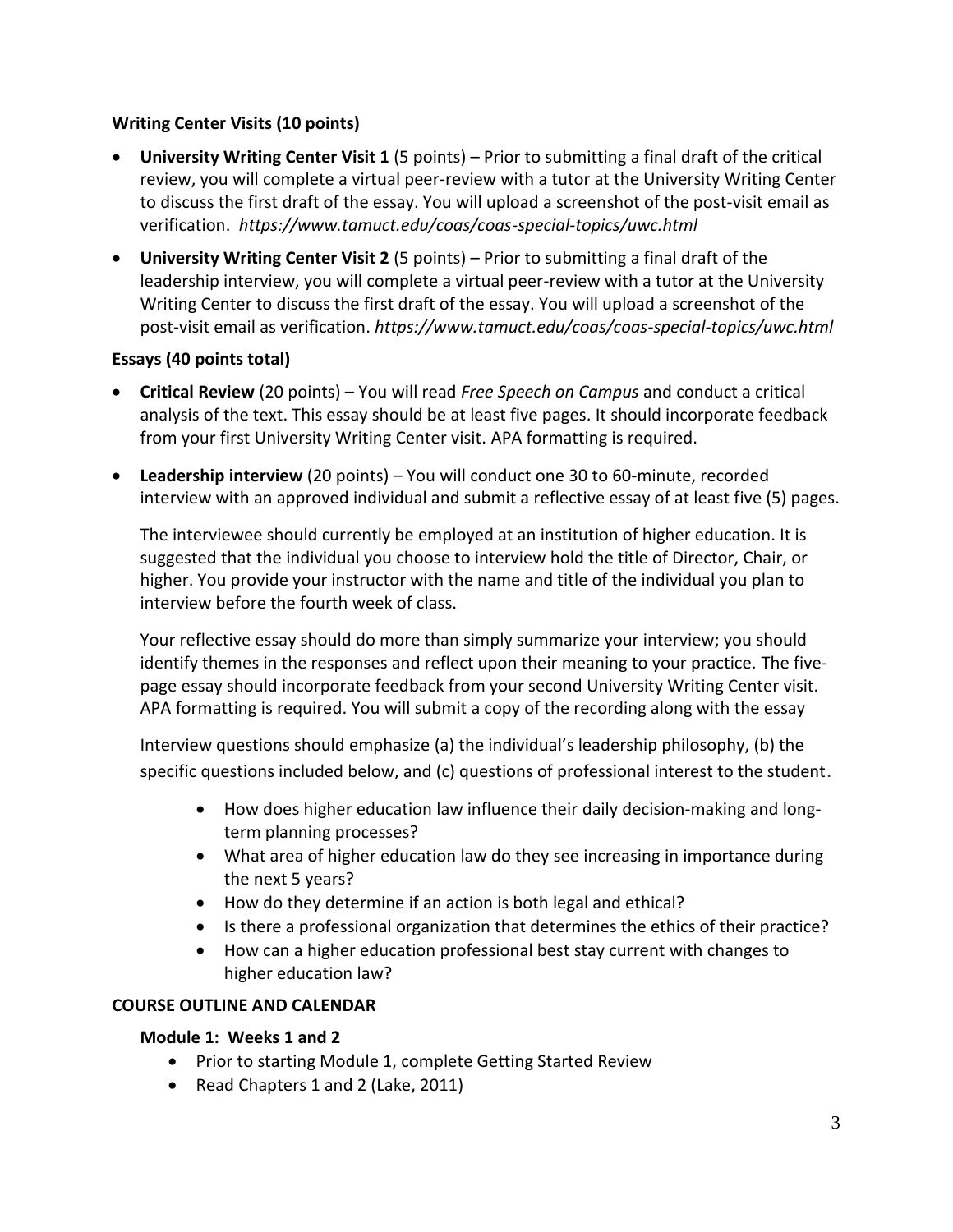• Module 1 Quiz

## **Module 2: Weeks 3, 4, and 5**

- Read Chapter 3 and 4 (Lake, 2011)
- Module 2 Quiz
- Annotated bibliography (E-Reserve articles)

#### **Module 3: Weeks 6 and 7**

- Read Chapters 5, 6, and Conclusion (Lake, 2011)
- Module 3 Quiz
- UWC Visit 1
- Critical review (Chemerinsky & Gillman, 2018)

#### **Module 4: Week 8**

- UWC Visit 2
- Leadership Interview
- Final Quiz

## **Grading Criteria Rubric and Conversion**

| Syllabus & Guidelines Quiz              | 3 points          |
|-----------------------------------------|-------------------|
| Module Quizzes (1, 2, & 3)              | 15 points (total) |
| <b>Final Quiz</b>                       | 17 Points         |
| Annotated Bibliography & Reflection     | 15 points (total) |
| Writing Center Visits (2@ 5pts)         | 10 points (total) |
| <b>Critical Review</b>                  | 20 points         |
| Leadership Interview, Essay & recording | 20 points         |
| Total 100 points                        |                   |

Total points possible, 100. Grades based on 100-point scale:

A= 90-100; B= 80-89; C= 70-79; D= 60-69; F= 0-60

## **Posting of Grades**

You will submit your work through the assignment submission pages in Canvas. I will review and return student work through the Canvas grade book. You can monitor your status in the course through the Canvas grade book, as well.

Assignments are due by midnight (Killeen, Texas time) on the posted due dates.

Late submissions: will be accepted with 10% deduction; no work accepted after the final day of class. In unusual or unexpected circumstances, notify me before the deadline for a brief extension with no penalty.

Feedback: brief assignments such as University Writing Center visit submissions will be returned within 24-hours after the due date. Longer assignments, such as the essays will be returned no later than the following Sunday. You will be notified of any delays due to unforeseen circumstances.

**Important University Dates:** Spring 2022 (relevant to our program, but be sure to monitor the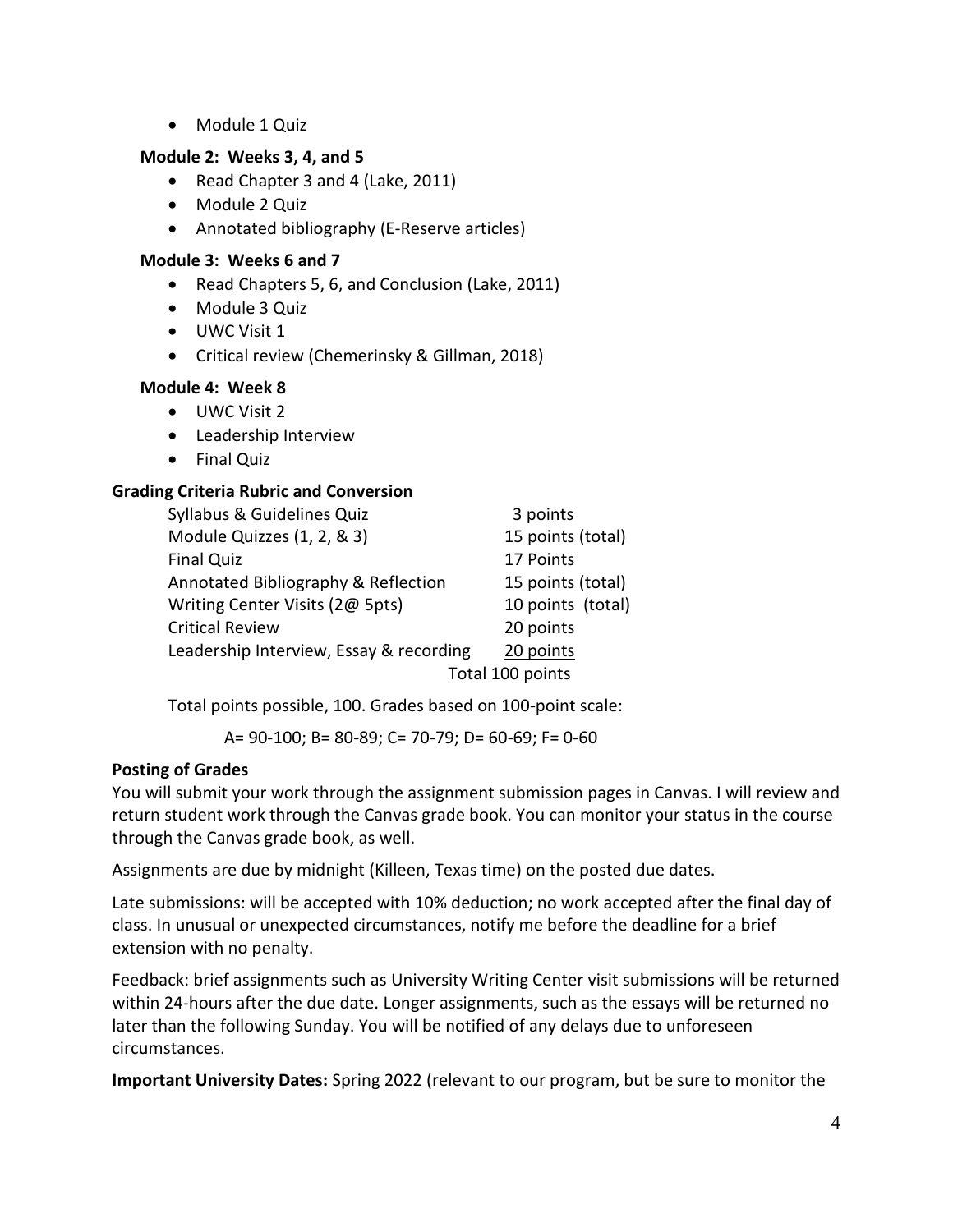[Academic Calendar](http://catalog.tamuct.edu/undergraduate_catalog/general-information/academic20calendars20and20final20exam20schedule/) online for additional dates, information, and updates). [https://www.tamuct.edu/registrar/academic-calendar.html

| Date        | <b>Description</b>                                                    |
|-------------|-----------------------------------------------------------------------|
| January 18  | Add, Drop, Late Registration Begins (\$25 Fee for late registrants)   |
| January 18  | <b>Classes Begin for Spring Semester</b>                              |
| January 20  | Deadline for Add, Drop, and Late Registration                         |
| January 25  | Deadline to Drop First 8-Week Classes with No Record                  |
| February 2  | Deadline to Drop 16-Week Classes with No Record                       |
| February 25 | Deadline to Drop First 8-Week Classes with a Quit (Q) or Withdraw (W) |
| March 11    | Classes end for 1st 8-Weeks Session                                   |
|             |                                                                       |

# **TECHNOLOGY REQUIREMENTS AND SUPPORT**

# **Technology Requirements**

This course will use the A&M-Central Texas Instructure Canvas learning management system. **We strongly recommend** the latest versions of Chrome or Firefox browsers. Canvas no longer supports any version of Internet Explorer.

Logon to A&M-Central Texas Canvas [https://tamuct.instructure.com/] or access Canvas through the TAMUCT Online link in myCT [https://tamuct.onecampus.com/]. You will log in through our Microsoft portal.

Username: Your MyCT email address. Password: Your MyCT password

## **Canvas Support**

Use the Canvas Help link, located at the bottom of the left-hand menu, for issues with Canvas. You can select "Chat with Canvas Support," submit a support request through "Report a Problem," or call the Canvas support line: 1-844-757-0953.

For issues related to course content and requirements, contact your instructor.

**Other Technology Support.** For log-in problems, students should contact Help Desk Central (24 hours a day, 7 days a week).

Email: [helpdesk@tamu.edu;](mailto:helpdesk@tamu.edu) Phone: (254) 519-5466[; Web Chat:](http://hdc.tamu.edu/) [http://hdc.tamu.edu] *Please let the support technician know you are an A&M-Central Texas student.*

# **UNIVERSITY RESOURCES, PROCEDURES, AND GUIDELINES**

# **Drop Policy**

If you discover that you need to drop this class, you must complete the [Drop Request](https://dynamicforms.ngwebsolutions.com/casAuthentication.ashx?InstID=eaed95b9-f2be-45f3-a37d-46928168bc10&targetUrl=https%3A%2F%2Fdynamicforms.ngwebsolutions.com%2FSubmit%2FForm%2FStart%2F53b8369e-0502-4f36-be43-f02a4202f612) Dynamic Form through Warrior Web.

[https://dynamicforms.ngwebsolutions.com/casAuthentication.ashx?InstID=eaed95b9-f2be-45f3-a37d-

46928168bc10&targetUrl=https%3A%2F%2Fdynamicforms.ngwebsolutions.com%2FSubmit%2F Form%2FStart%2F53b8369e-0502-4f36-be43-f02a4202f612].

Faculty cannot drop students; this is always the responsibility of the student. The Registrar's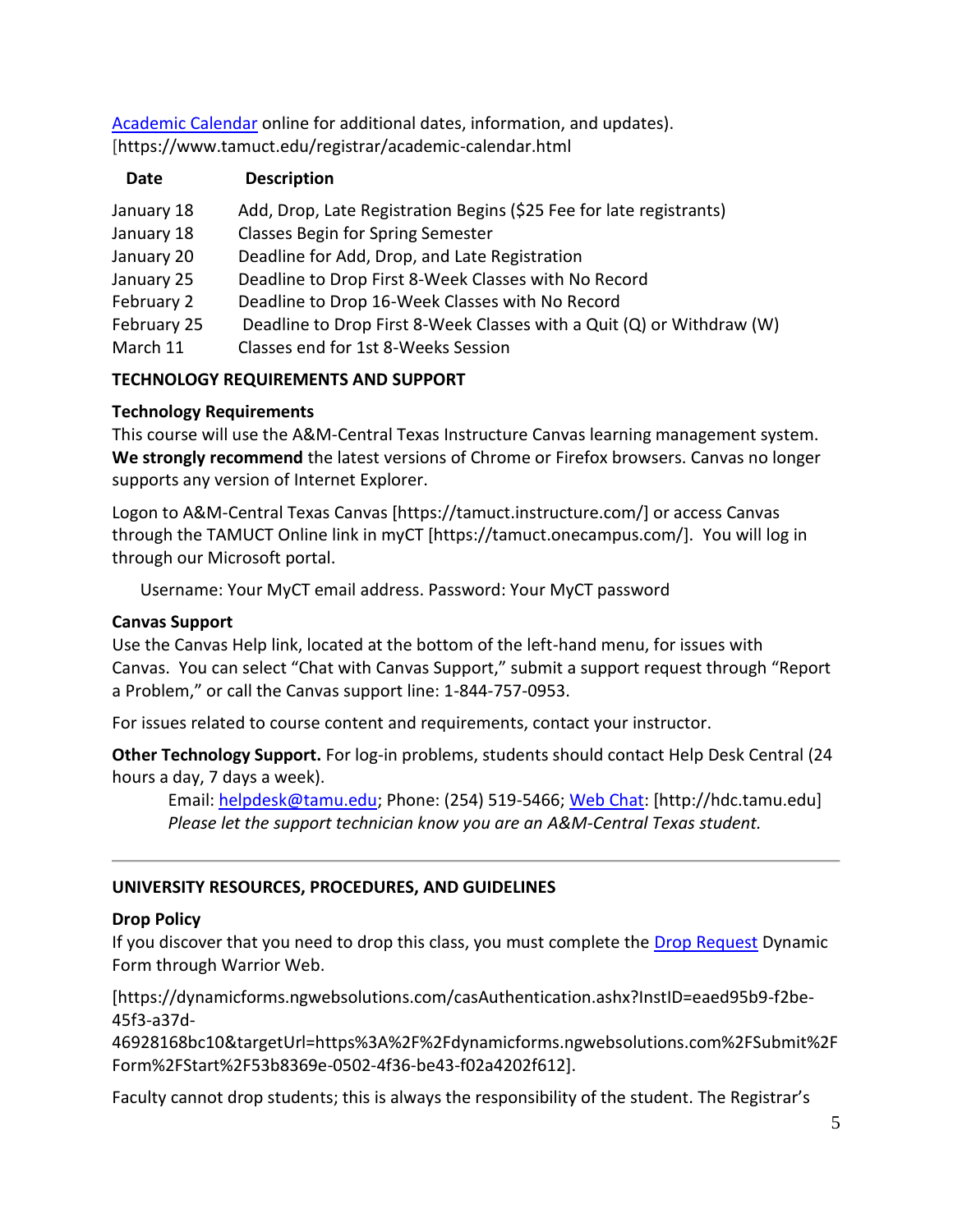Office will provide a deadline on the Academic Calendar for which the form must be completed. Once you submit the completed form to the Registrar's Office, you must go into Warrior Web and confirm that you are no longer enrolled. If you still show as enrolled, FOLLOW-UP with the Registrar's Office immediately. You are to attend class until the procedure is complete to avoid penalty for absence. Should you miss the drop deadline or fail to follow the procedure, you will receive an F in the course, which may affect your financial aid and/or VA educational benefits.

#### **Academic Integrity**

Texas A&M University-Central Texas values the integrity of the academic enterprise and strives for the highest standards of academic conduct. A&M-Central Texas expects its students, faculty, and staff to support the adherence to high standards of personal and scholarly conduct to preserve the honor and integrity of the creative community. Any deviation by students from this expectation may result in a failing grade for the assignment and potentially a failing grade for the course. All academic misconduct concerns will be referred to the Office of Student Conduct. When in doubt on collaboration, citation, or any issue, please contact your instructor before taking a course of action.

For more [information](https://nam04.safelinks.protection.outlook.com/?url=https%3A%2F%2Fwww.tamuct.edu%2Fstudent-affairs%2Fstudent-conduct.html&data=04%7C01%7Clisa.bunkowski%40tamuct.edu%7Ccfb6e486f24745f53e1a08d910055cb2%7C9eed4e3000f744849ff193ad8005acec%7C0%7C0%7C637558437485252160%7CUnknown%7CTWFpbGZsb3d8eyJWIjoiMC4wLjAwMDAiLCJQIjoiV2luMzIiLCJBTiI6Ik1haWwiLCJXVCI6Mn0%3D%7C1000&sdata=yjftDEVHvLX%2FhM%2FcFU0B99krV1RgEWR%2BJ%2BhvtoR6TYk%3D&reserved=0) regarding the Student Conduct process, [https://www.tamuct.edu/student-affairs/student-conduct.html].

If you know of potential honor violations by other students, you may [submit](https://nam04.safelinks.protection.outlook.com/?url=https%3A%2F%2Fcm.maxient.com%2Freportingform.php%3FTAMUCentralTexas%26layout_id%3D0&data=04%7C01%7Clisa.bunkowski%40tamuct.edu%7Ccfb6e486f24745f53e1a08d910055cb2%7C9eed4e3000f744849ff193ad8005acec%7C0%7C0%7C637558437485262157%7CUnknown%7CTWFpbGZsb3d8eyJWIjoiMC4wLjAwMDAiLCJQIjoiV2luMzIiLCJBTiI6Ik1haWwiLCJXVCI6Mn0%3D%7C1000&sdata=CXGkOa6uPDPX1IMZ87z3aZDq2n91xfHKu4MMS43Ejjk%3D&reserved=0) a report, [https://cm.maxient.com/reportingform.php?TAMUCentralTexas&layout\_id=0].

#### **Academic Accommodations**

At Texas A&M University-Central Texas, we value an inclusive learning environment where every student has an equal chance to succeed and has the right to a barrier-free education. The Warrior Center for Student Success, Equity and Inclusion is responsible for ensuring that students with a disability receive equal access to the university's programs, services and activities. If you believe you have a disability requiring reasonable accommodations, please contact the Office of Access and Inclusion, WH-212; or call (254) 501-5836. Any information you provide is private and confidential and will be treated as such.

For more information, please visit our **Access & Inclusion** Canvas page (log-in required) [https://tamuct.instructure.com/courses/717]

## **Important information for Pregnant and/or Parenting Students**

Texas A&M University-Central Texas supports students who are pregnant and/or parenting. In accordance with requirements of Title IX and related guidance from US Department of Education's Office of Civil Rights, the Dean of Student Affairs' Office can assist students who are pregnant and/or parenting in seeking accommodations related to pregnancy and/or parenting. Students should seek out assistance as early in the pregnancy as possible. For more information, please visit [Student Affairs](https://www.tamuct.edu/student-affairs/pregnant-and-parenting-students.html) [https://www.tamuct.edu/student-affairs/pregnantand-parenting-students.html]. Students may also contact the institution's Title IX Coordinator. If you would like to read more about these [requirements and guidelines](http://www2.ed.gov/about/offices/list/ocr/docs/pregnancy.pdf) online, please visit the website [http://www2.ed.gov/about/offices/list/ocr/docs/pregnancy.pdf].

Title IX of the Education Amendments Act of 1972 prohibits discrimination on the basis of sex and gender–including pregnancy, parenting, and all related conditions. A&M-Central Texas is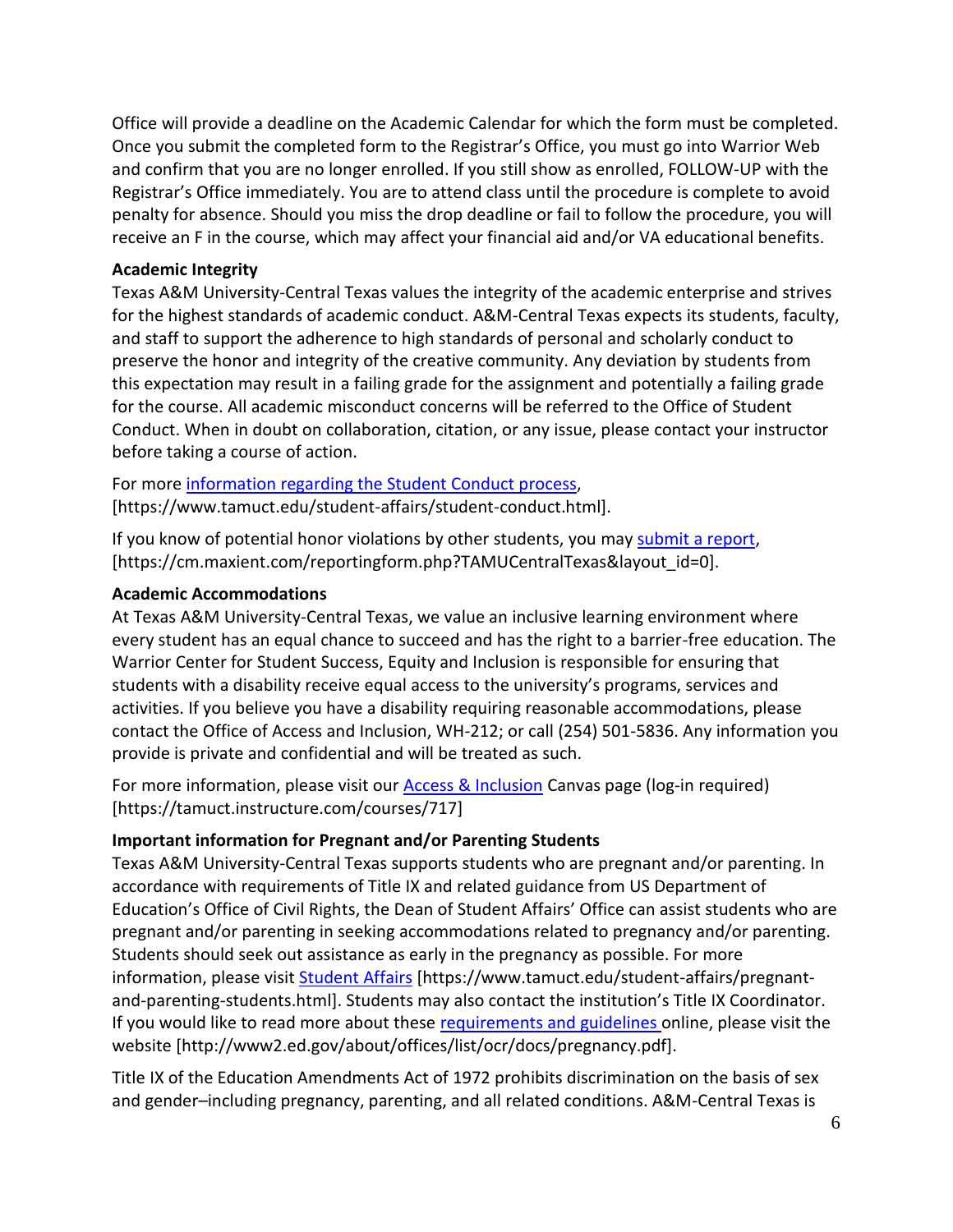able to provide flexible and individualized reasonable accommodation to pregnant and parenting students. All pregnant and parenting students should contact the Associate Dean in the Division of Student Affairs at (254) 501-5909 to seek out assistance. Students may also contact the University's Title IX Coordinator.

#### **Tutoring**

Tutoring is available to all A&M-Central Texas students, both virtually and in-person. Student success coaching is available online upon request.

If you have a question, are interested in becoming a tutor, or in need of success coaching contact the Warrior Center for Student Success, Equity and Inclusion at (254) 501-5836, visit the Warrior Center at 212 Warrior Hall, or by emailing [WarriorCenter@tamuct.edu.](mailto:WarriorCenter@tamuct.edu)

To schedule tutoring sessions and view tutor availability, please visit Tutor [Matching](https://tutormatchingservice.com/TAMUCT) [Services](https://tutormatchingservice.com/TAMUCT) [https://tutormatchingservice.com/TAMUCT] or visit the Tutoring Center in 111 Warrior Hall.

Chat live with a remote tutor 24/7 for almost any subject from on your computer! Tutor.com is an online tutoring platform that enables A&M-Central Texas students to log in and receive online tutoring support at no additional cost. This tool provides tutoring in over 40 subject areas except writing support. Access Tutor.com through Canvas.

#### **University Writing Center**

University Writing Center: Located in Warrior Hall 416, the University Writing Center (UWC) at Texas A&M University–Central Texas (A&M–Central Texas) is a free service open to all A&M– Central Texas students. For the Spring 2022 semester, the hours of operation are from 10:00 a.m.-5:00 p.m. Monday thru Thursday in Warrior Hall 416 (with online tutoring available every hour as well) with satellite hours available online only Monday thru Thursday from 6:00-9:00 p.m. and Saturday 12:00-3:00 p.m.

Tutors are prepared to help writers of all levels and abilities at any stage of the writing process. While tutors will not write, edit, or grade papers, they will assist students in developing more effective composing practices. By providing a practice audience for students' ideas and writing, our tutors highlight the ways in which they read and interpret students' texts, offering guidance and support throughout the various stages of the writing process. In addition, students may work independently in the UWC by checking out a laptop that runs the Microsoft Office suite and connects to WIFI, or by consulting our resources on writing, including all of the relevant style guides. Whether you need help brainstorming ideas, organizing an essay, proofreading, understanding proper citation practices, or just want a quiet place to work, the UWC is here to help!

Students may arrange a one-to-one session with a trained and experienced writing tutor by making an appointment via [WCOnline](https://tamuct.mywconline.com/) [https://tamuct.mywconline.com/]. In addition, you can email Dr. Bruce Bowles Jr. at bruce.bowles@tamuct.edu if you have any questions about the UWC, need any assistance with scheduling, or would like to schedule a recurring appointment with your favorite tutor by making an appointment via [WCOnline](https://tamuct.mywconline.com/) [https://tamuct.mywconline.com/].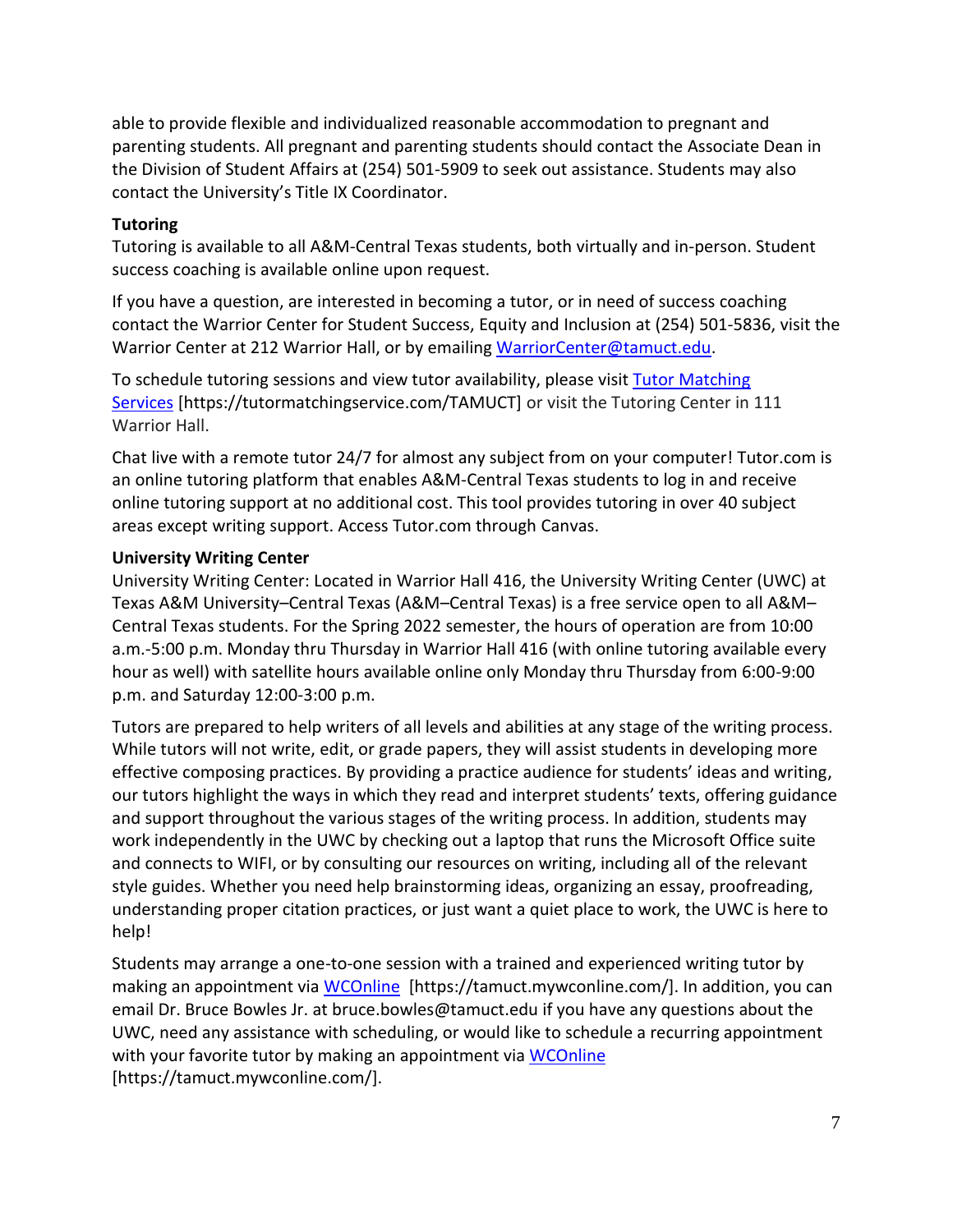In addition, you can email Dr. Bruce Bowles Jr. at bruce.bowles@tamuct.edu if you have any questions about the UWC, need any assistance with scheduling, or would like to schedule a recurring appointment with your favorite tutor.

#### **University Library**

The University Library provides many services in support of research across campus and at a distance. We offer over 200 electronic databases containing approximately 400,000 eBooks and 82,000 journals, in addition to the 96,000 items in our print collection, which can be mailed to students who live more than 50 miles from campus. Research guides for each subject taught at A&M-Central Texas are available through our website to help students navigate these resources. On campus, the library offers technology including cameras, laptops, microphones, webcams, and digital sound recorders.

Research assistance from a librarian is also available 24 hours a day through our online chat service, and at the reference desk when the library is open. Research sessions can be scheduled for more comprehensive assistance, and may take place virtually through WebEx, Microsoft Teams or in-person at the library. Schedule an [appointment](https://nam04.safelinks.protection.outlook.com/?url=https%3A%2F%2Ftamuct.libcal.com%2Fappointments%2F%3Fg%3D6956&data=04%7C01%7Clisa.bunkowski%40tamuct.edu%7Cde2c07d9f5804f09518008d9ab7ba6ff%7C9eed4e3000f744849ff193ad8005acec%7C0%7C0%7C637729369835011558%7CUnknown%7CTWFpbGZsb3d8eyJWIjoiMC4wLjAwMDAiLCJQIjoiV2luMzIiLCJBTiI6Ik1haWwiLCJXVCI6Mn0%3D%7C3000&sdata=KhtjgRSAw9aq%2FoBsB6wyu8b7PSuGN5EGPypzr3Ty2No%3D&reserved=0) here

[https://tamuct.libcal.com/appointments/?g=6956]. Assistance may cover many topics, including how to find articles in peer-reviewed journals, how to cite resources, and how to piece together research for written assignments.

Our 27,000-square-foot facility on the A&M-Central Texas main campus includes student lounges, private study rooms, group work spaces, computer labs, family areas suitable for all ages, and many other features. Services such as interlibrary loan, TexShare, binding, and laminating are available. The library frequently offers workshops, tours, readings, and other events. For more information, please visit our Library [website](https://nam04.safelinks.protection.outlook.com/?url=https%3A%2F%2Ftamuct.libguides.com%2Findex&data=04%7C01%7Clisa.bunkowski%40tamuct.edu%7C7d8489e8839a4915335f08d916f067f2%7C9eed4e3000f744849ff193ad8005acec%7C0%7C0%7C637566044056484222%7CUnknown%7CTWFpbGZsb3d8eyJWIjoiMC4wLjAwMDAiLCJQIjoiV2luMzIiLCJBTiI6Ik1haWwiLCJXVCI6Mn0%3D%7C1000&sdata=2R755V6rcIyedGrd4Os5rkgn1PvhHKU3kUV1vBKiHFo%3D&reserved=0) [http://tamuct.libguides.com/index].

## **A Note about Sexual Violence at A&M-Central Texas**

Sexual violence is a serious safety, social justice, and public health issue. The university offers support for anyone struggling with these issues. University faculty are mandated reporters, so if someone discloses that they were sexually assaulted (or a victim of Domestic/Dating Violence or Stalking) while a student at TAMUCT, faculty members are required to inform the Title IX Office. If you want to discuss any of these issues confidentially, you can do so through Student Wellness and Counseling (254-501-5955) located on the second floor of Warrior Hall (207L).

Sexual violence can occur on our campus because predators often feel emboldened, and victims often feel silenced or shamed. It is incumbent on ALL of us to find ways to actively create environments that tell predators we don't agree with their behaviors and tell survivors we will support them. Your actions matter. Don't be a bystander; be an agent of change. For additional information on campus policy and resources visit the [Title IX webpage](https://www.tamuct.edu/compliance/titleix.html) [https://www.tamuct.edu/compliance/titleix.html].

## **Behavioral Intervention**

Texas A&M University-Central Texas cares about the safety, health, and well-being of its students, faculty, staff, and community. If you are aware of individuals for whom you have a concern, please make a referral to the Behavioral Intervention Team. Referring your concern